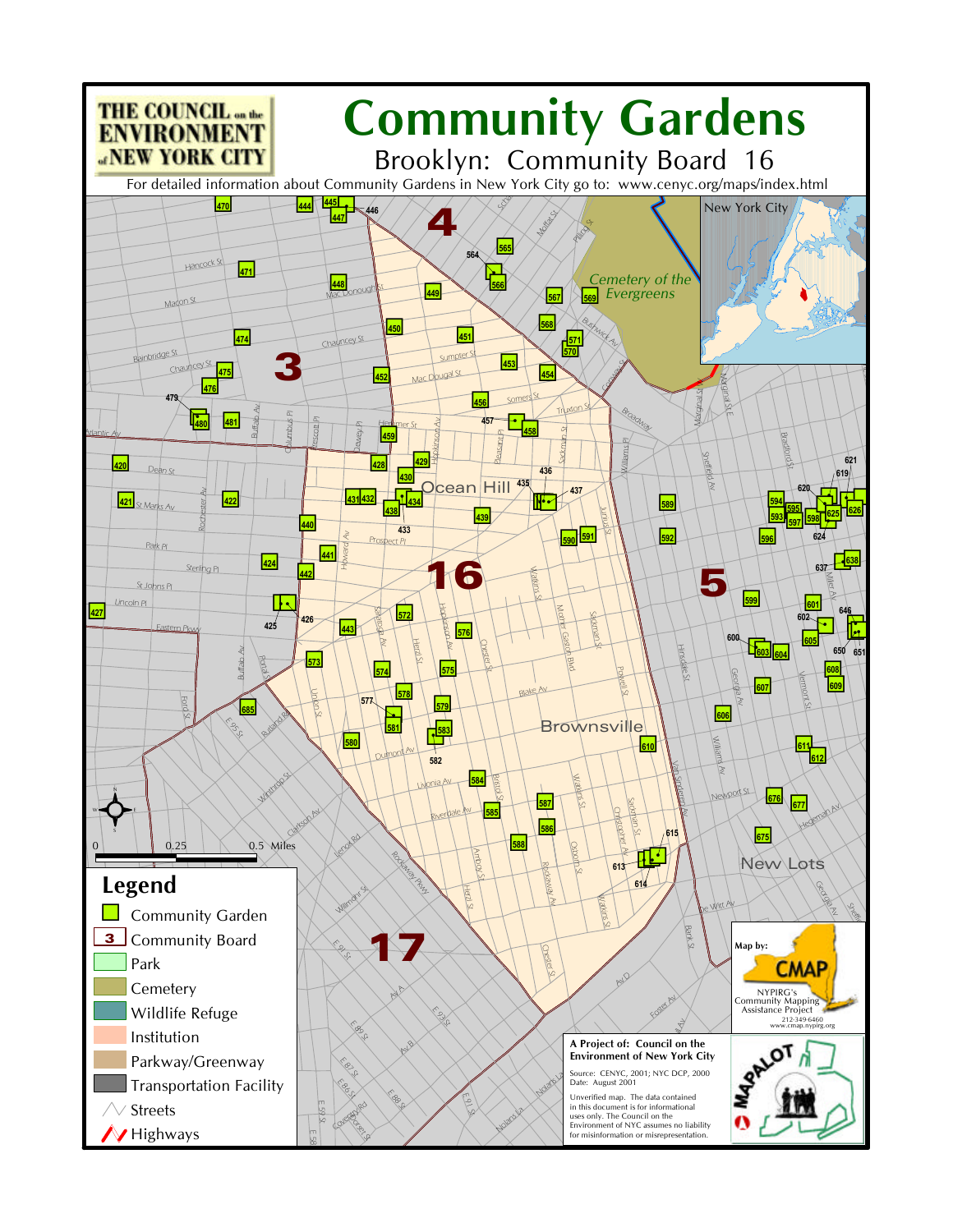

## **Community Gardens**

For detailed information about Community Gardens in New York City go to: www.cenyc.org/maps/index.html

## Brooklyn: Community Board 16

| ID               | <b>GARDEN NAME</b>                           | <b>ADDRESS</b>                          |
|------------------|----------------------------------------------|-----------------------------------------|
| $\overline{428}$ | Pacific Street Block Association             | 2097 Pacific St.                        |
| 429              | Oceanhill-Brownsville Tnts Assoc.            | 2156-2162 Atlantic Avenue               |
| 430              | Shoma Israel                                 | 2084-90 Pacific Street                  |
| 432              | <b>Farmers Garden</b>                        | 1897-1905 Bergen Street                 |
| 433              | Ocean Hill Coalition                         | 317 Saratoga Ave.                       |
| 434              | 1900 Bergen St. Block Assoc.                 | 1969-1973 Bergen Street                 |
| 435              | Safe, Quiet and Clean Community Plantation   | 205 Stone Avenue                        |
| 436              | Safe Quiet and Clean                         | 2396 Dean Street                        |
| 437              | <b>Dean Street Community Plantation</b>      | 2404 Dean Street                        |
| 438              | Bergen Street United Block Assoc.            | 1938-1940 Bergen Street                 |
| 439              | Our Lady of The Preservation                 | 1661 St. Marks Street                   |
| 440              | St. Marks Block Assoc.                       | 455,457-63 Ralph Avenue                 |
| 441              | Preston Comm. Garden                         | 1711 Park Place                         |
| 442              | <b>Sterling Community Group</b>              | 1701, 1713, 1715 Sterling Place         |
| 443              | <b>East Lincoln Housing Community Garden</b> | NY Ave b/w Howard & Saratoga Ave        |
| 449              | 700 Decatur Street Block Association         | 43-47 Hopkinson Avenue                  |
| 450              | P.S. 137                                     | 121 Saratoga Avenue                     |
| 451              | Marion-Rockaway Park Association             | N/S Marion Street/W. of Rockaway        |
| 453              | P.S. 73 & PTA of P.S. 73                     | 277-289 MacDougal St./W/O Stone Av      |
| 454              | <b>Hull Street Community Garden</b>          | 196 Hull Street                         |
| 456              | Miracle Playground                           | 33 Somers Street                        |
| 457              | Oak Grove Pentecostal Holiness Church        | 2176 Fulton Street                      |
| 458              | P.S. 155                                     | 1355 Herkimer Street                    |
| $\overline{572}$ | Marcus Garvey Tnts. Assoc.                   | Strauss Street/N/O Pitkin Ave.          |
| $\overline{573}$ | Tapscott-Union Street Garden Assoc.          | 2007 East New York Avenue               |
| $\overline{574}$ | Legion Street Homeowners Assoc.              | 87 Legion Street                        |
| 575              | Jes Good Rewards Inc. Children's Garden      | 155 Amboy Street                        |
| 576              | <b>Bristol Street Gardeners</b>              | 102-106 Bristol Street                  |
| $\overline{577}$ | <b>Ten Neighbors</b>                         | 658 Saratoga Avenue & 89 Blake Ave.     |
| 578              | <b>Sutter Avenue Block Association</b>       | 615 Saratoga Avenue                     |
| 579              | Amboy Neighborhood Cnt. Inc.                 | 205-203 Herzl Street                    |
| 580              | <b>Howard Gardens</b>                        | 750 Howard Avenue                       |
| 581              | Over 50 Club Garden (formerly Fantasy        | 181 Legion Street                       |
|                  | Garden)                                      |                                         |
| 582              | <b>Future Leaders Garden</b>                 | 250-254 Herzl St.                       |
| 583              | Herzl Street Bl. Assoc.                      | 235-237 Herzl Street                    |
| 584              | Hopkinson R & L Block Assoc.                 | 754 Hopkinson Avenue                    |
| 585              | <b>Bristol Street Community Garden</b>       | 156 Riverdale/N/W/C Riverdale & Bristol |
| 586              | Newport Gardens Tnt. Assoc.                  | 823 Newport Street                      |
| 587              | Family & Friends                             | Rockaway Avenue, S/E/C Riverdale Ave.   |
| 588              | Gethsemane Baptist Church                    | 144 Newport Street                      |

Continued on Next Page